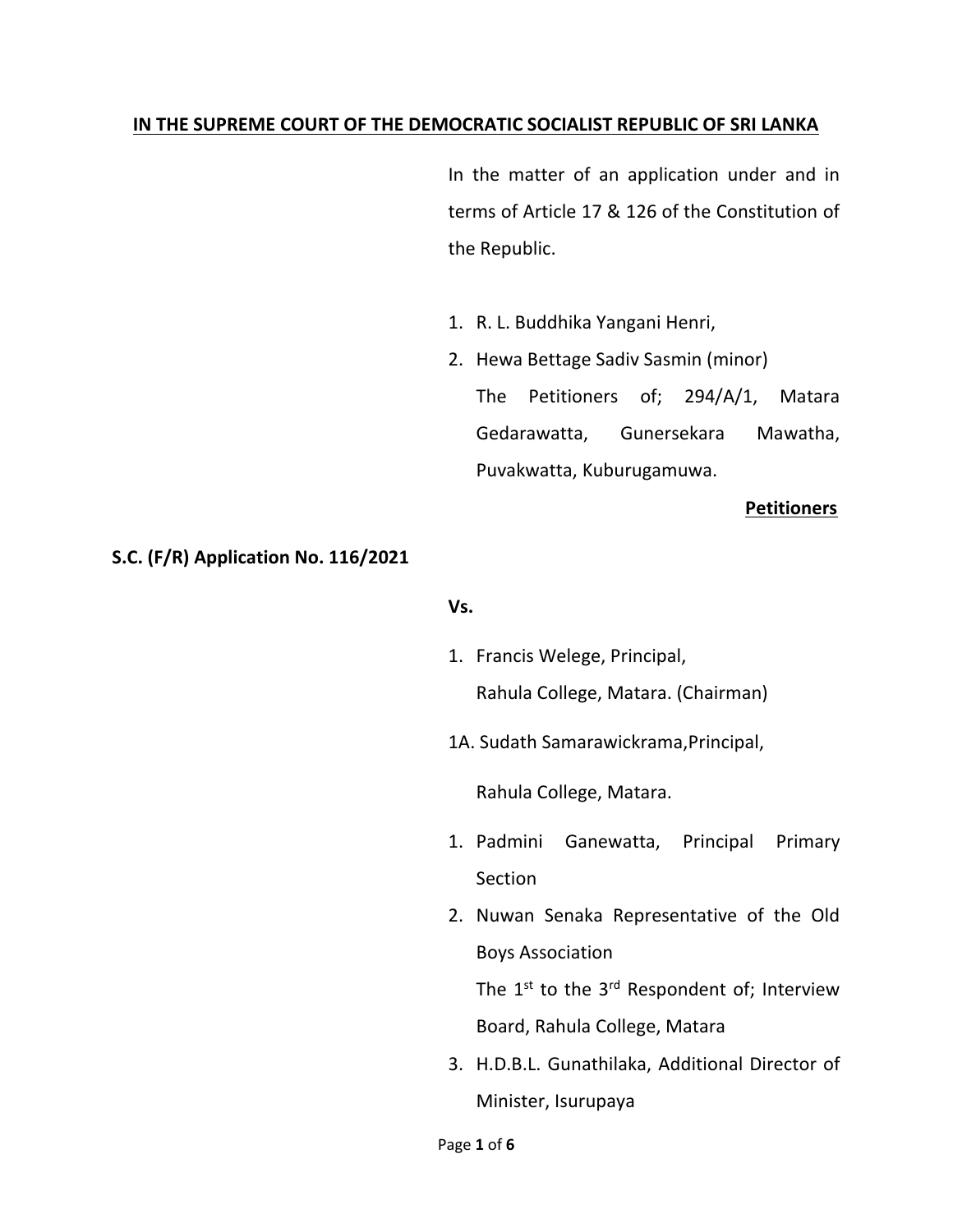- 4. P.A.U. Dulmani
- 5. P.K. Nanayakkara, Deputy Vice Principal of Sujatha Vidyalaya
- 6. C.R. Vikramanayaka, Representative of the School Development Committee
- 7. Manuranga De Silva, Representative of the Old Boys Association

The 4<sup>th</sup> to 8<sup>th</sup> Respondents of; Appeals Board, Rahula College, Matara

- 8. Director- National Schools, Isurupaya, Battaramulla.
- 9. Secretary, Ministry of Education, Isurupaya, Battaramulla
- 10.Hon. Attorney General; Attorney General's Department, Hulftsdrop, Colombo 12.

# **Respondents**

**BEFORE: S. THURAIRAJA, P.C., J.**

**KUMUDINI WICKREMASINGHE, J.**

## **JANAK DE SILVA, J.**

**COUNSEL**: Ms. Fadhila Fairoze for the Petitioners

Nayomi Kahawita SC for the 1A and 10<sup>th</sup> Respondents

# **ARGUED & :** 23/03/2022

## **DECIDED ON**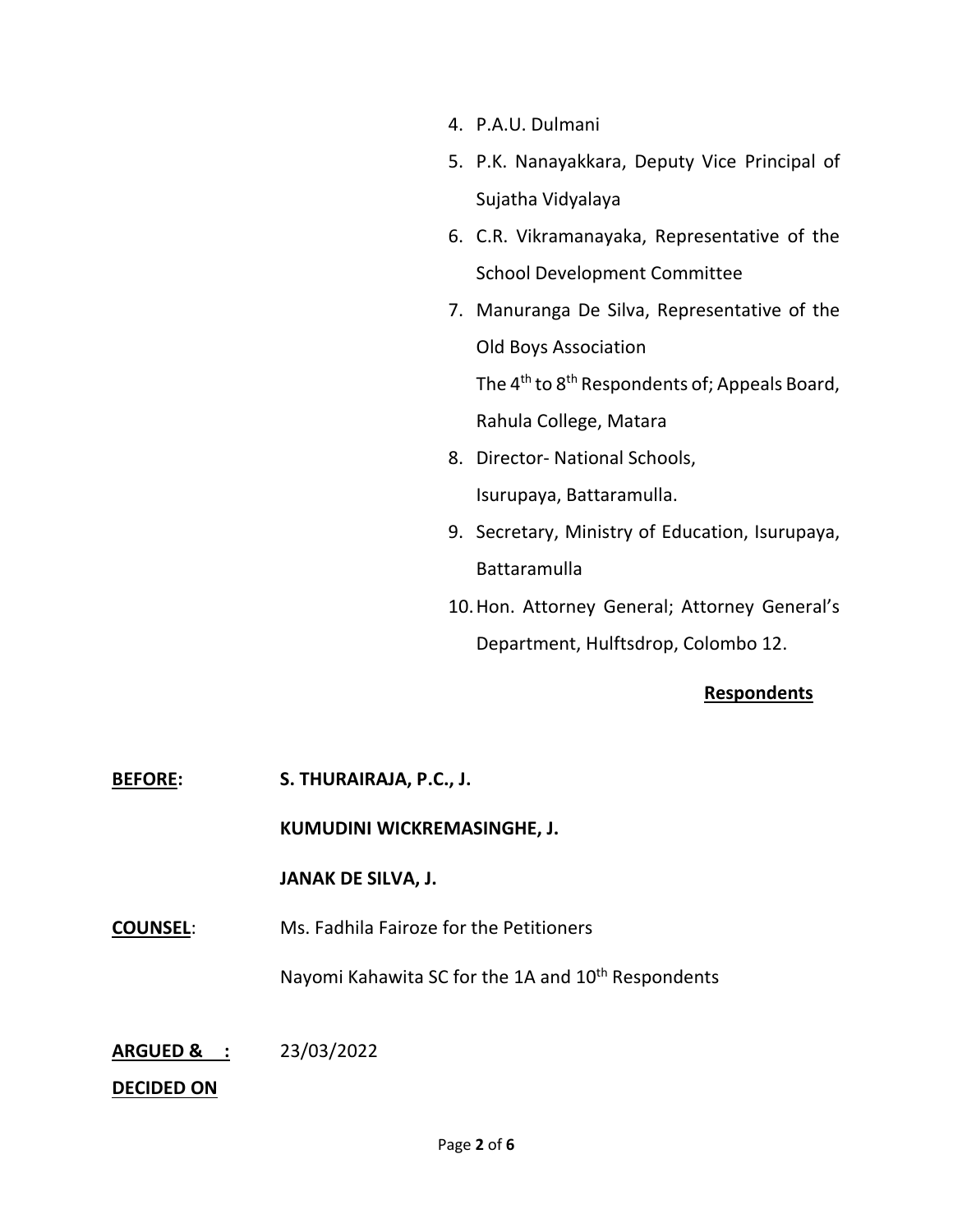## **JANAK DE SILVA, J.**

In this matter, Court has granted leave to proceed against the Respondents under Article 12(1) of the Constitution. Further, on 19/01/2022, Court has made a direction in terms of prayer (d) to the petition, directing the 1A Respondent to reserve a vacancy at Rahula College, Matara for the 2nd Petitioner.

An application was submitted to admit the 2<sup>nd</sup> Petitioner to Rahula College, Matara for the year 2021. The application is marked as P5(a).

According to the applicable circular governing the admission of children to Rahula College, Matara for the year 2021, a total of 180 students had to be admitted at the interviews conducted in accordance with the relevant circulars.

In terms of Clause 6.0 of Circular marked P3(a) and the Guidelines marked P4, 25% of the intake is reserved for the children of Old Boys. Accordingly, for the year 2021, a total of 45 students should have been admitted under the Old Boys Category.

Admittedly, the  $2^{nd}$  Petitioner obtained 50 marks at the interview while the cut off mark for the Old Boys Category was 55.5.

The learned State Counsel admits that in the event the 2<sup>nd</sup> Petitioner is found by this Court to be entitled to 5.5 marks more than what he received, he is entitled to be admitted to Grade 1 of Rahula College, Matara for the year 2021.

One of the main contentions of the learned Counsel appearing for the Petitioners is that they did not get marks for the documents marked P11, P12 and P13.

The learned State Counsel admitted this position but submitted that marks were not allocated as these 3 documents bear the signature of the Deputy Principal of Sri Rahula College. The learned State Counsel drew the attention of Court to item No. 7 in the log entry marked X5 where it is stated that in order to be considered under the Old Boys Category, the leaving certificate signed by the Principal of Sri Rahula College must be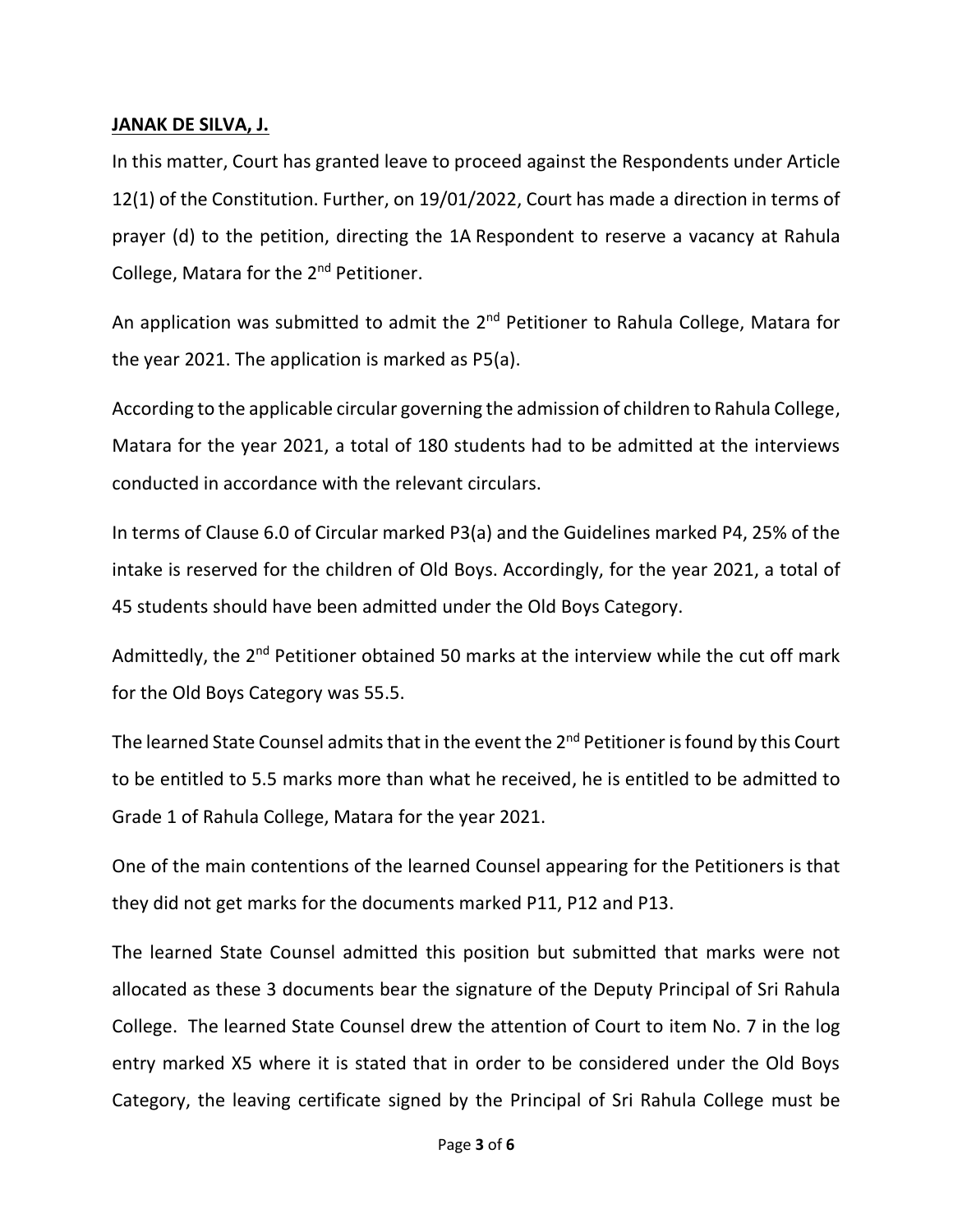submitted. Furthermore, it is stated there that if the document signed by the Principal cannot be produced, the document certified by the person having custody will be acceptable. It is also observed that item No. 4 therein states that certificates submitted for consideration under Old Boys Category must be signed by the Principal, Rahula College, Matara. P11, P12 and P13 do not bear the signature of the Principal, Rahula College, Matara.

In this regard, Court observes that the leaving certificate marked P7 has been issued by the Deputy Principal, Rahula College, Matara. However, the Interview Board has considered this document and given 14 marks for the  $2<sup>nd</sup>$  Petitioner after having considered the period his father was a student at Rahula College, Matara.

Having done so, the Interview Panel failed to give the necessary marks for the document P11, P12 and P13 which have been signed by the Deputy Principal, Rahula College, Matara. The Interview Panel and the school authorities cannot approbate and reprobate.

Scrutton, L.J. in *Verschures Creameries Limited vs. Hull & Netherland Steamship Co. Ltd.* [(1921) 2 KB 608 at 612] held:

*"A person cannot say at one time that a transaction is valid and thereby obtain some advantage, to which he could only be entitled on the footing that it is valid, and then turn around and say it is void for the purpose of securing some other advantage. That is to approbate and reprobate the transaction."*

Samarakoon C.J. in *Visuvalingam and Others v. Liyanage and Others* [(1983) 1 Sri L.R. 203 at 227] adopted the principle with a different formulation by stating that one *"cannot blow hot and cold."*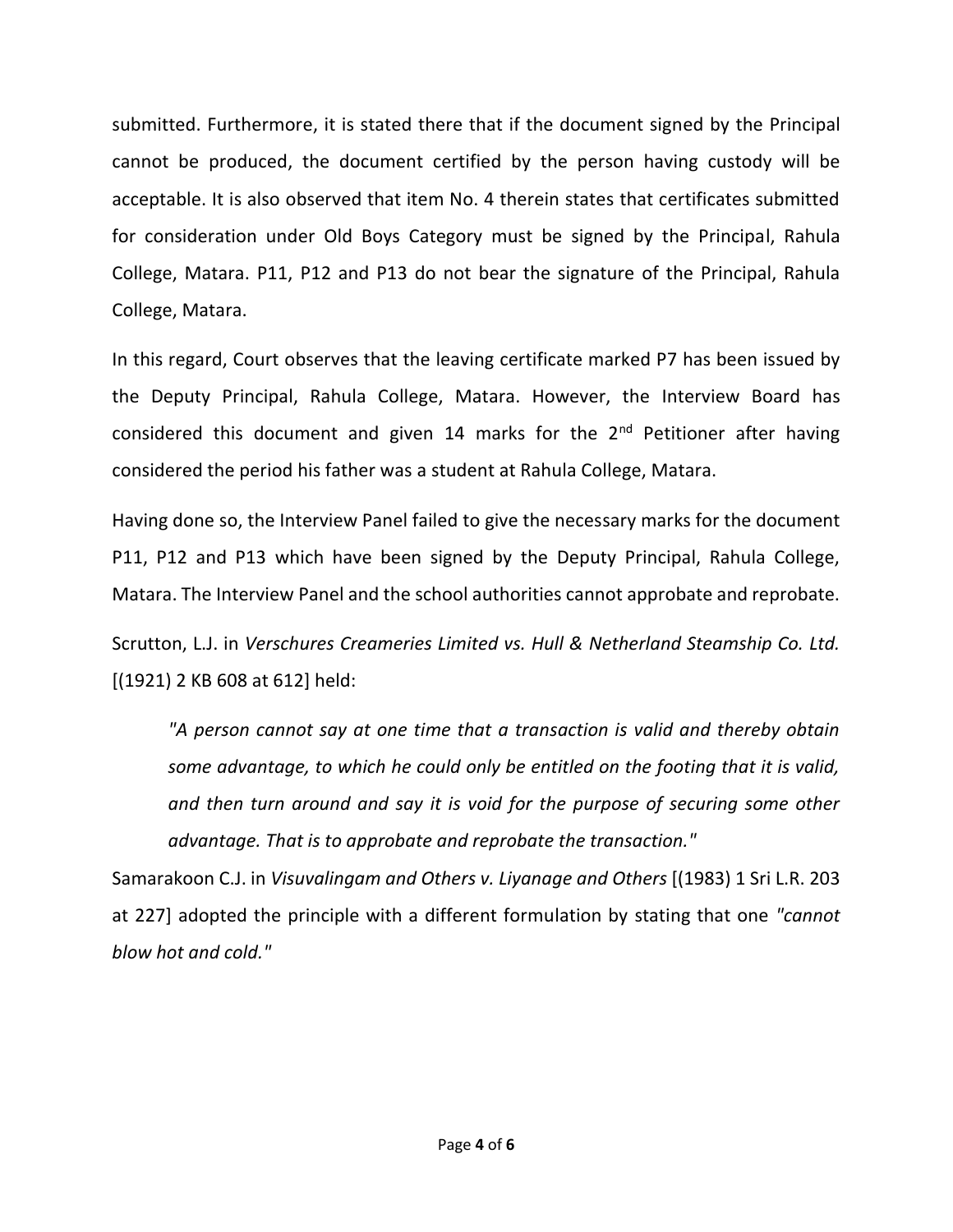In *Ranasinghe v. Premadharma and others* [(1985) 1 Sri.L.R. 63 at 70] Sharvananda C. J. held:

*"In cases where the doctrine of approbation and reprobation applies, the person concerned has a choice of two rights, either of which he is at liberty to adopt, but not both. When the doctrine does apply, if the person to whom the choice belongs irrevocably and with full knowledge accepts the one, he cannot afterwards assert the other; he cannot affirm and disaffirm."*

We are of the view that having accepted P7 and given marks for that document, the Interview Panel should have also given marks for P11, P12 and P13.

Furthermore, it is observed that before the Appeals Board, the Petitioners produced documents marked P29a, P29b and P29c signed by the Principal Sri Rahula College Matara which essentially contained the same contents as P11, P12 and P13. They were not considered on the basis that they are new documents. In our view, Clause 10.3 of P4 is wide enough to empower the Appeals Board to consider these 3 documents as they contained the same contents of the 3 documents submitted to the Interview Panel albeit signed by the Principal, Rahula College, Matara.

In the aforesaid circumstances, we are of the view that the  $1<sup>st</sup>$  to  $8<sup>th</sup>$  Respondents have acted arbitrarily in refusing to give marks for the 3 documents marked P11, P12 and P13.

The learned State Counsel acting in accordance with the best traditions of the Attorney General's Department conceded that the log entriesreferred to above and the acts of the 1<sup>st</sup> to 8<sup>th</sup> Respondents in refusing to give marks to documents P11, P12 and P13 after giving marks to P7 is arbitrary.

Upon our finding that P11, P12 and P13 are documents that the Interview Panel and the Appeals Board should have taken cognizance of and given marks, the 2<sup>nd</sup> Petitioner will be entitled to 6.5 marks in addition to 50 marks already obtained by him.